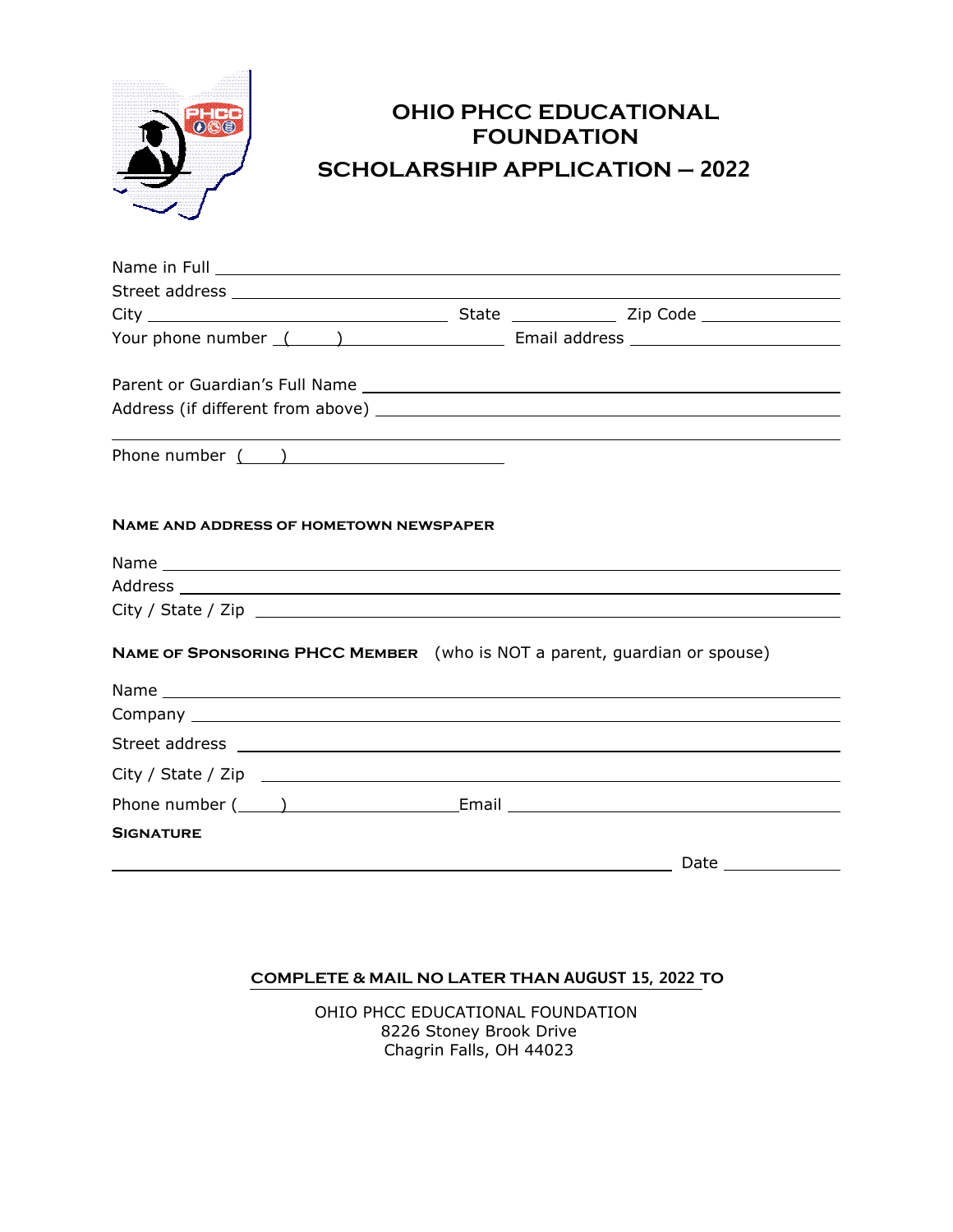## **CAREER PLANS**

 $\overline{a}$ 

| <b>SCHOLASTIC DATA</b>                                                                 |  |  |  |  |
|----------------------------------------------------------------------------------------|--|--|--|--|
|                                                                                        |  |  |  |  |
| Year of graduation ____________ Cum / GPA ____________ □ High school   □ College       |  |  |  |  |
| Name of $\Box$ Principal / $\Box$ Dean / $\Box$ Counselor / $\Box$ Advisor (check one) |  |  |  |  |

## **INSTRUCTIONS FOR APPLYING FOR SCHOLARSHIP**

- 1. Read the scholarship rules
- 2. Fill out the application completely (Do not leave any lines blank)
- 3. Send three (3) copies of the following:
	- a. The scholarship application form
	- b. Your letter giving full details of your plans to further your education
	- c. A reference letter from the Principal or authorized member of high school or college staff including your transcript
	- d. Separate list of activities in which you participated in school and your community
- 4. One wallet size photo of yourself
- 5. If transcript is being sent directly from school, check here  $\Box$

#### **Your signature**

I hereby certify that the information provided herein is true, accurate and complete.

Date:

Parent, Guardian or Spouse signature

Total number of pages attached